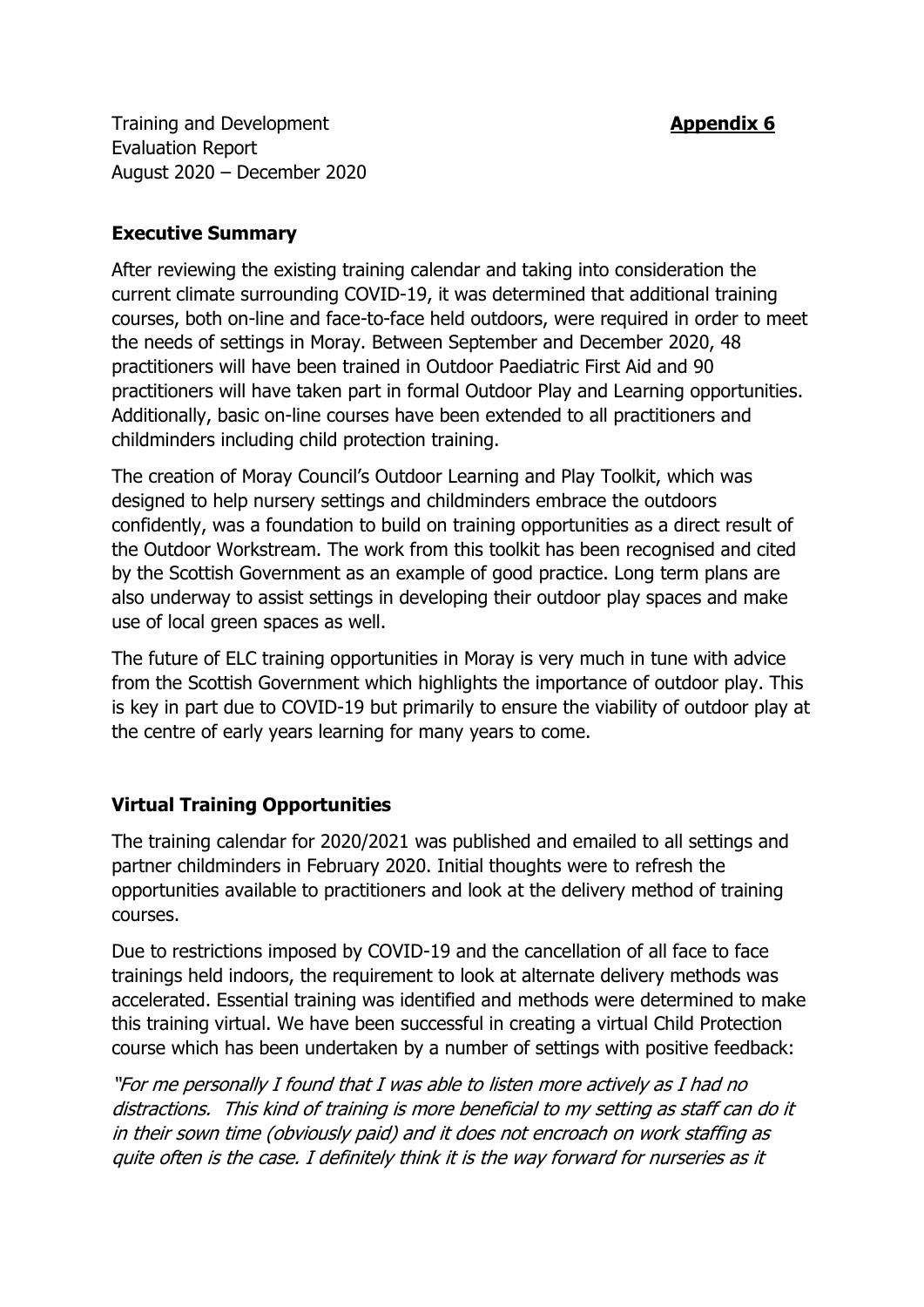grabs your attention, not too long and to the point. The survey then ensures that your staff have completed it and you are not waiting for space on a course"

"I know that on-line training does not suit all, but when we have long days, being able to do this at home is a bonus. Short courses also help focus for staff or when done in parts."

"The video format of the Child Protection Training via Loom is a comprehensive and accessible means of providing staff in our nursery with legitimate and Local Authority led training. We feel it is a fantastic format that should be utilised further for other means of training such as infection prevention, play pedagogy and quality assurance training."

As suggested above, virtual training courses have been created on the following topics and these will be sent out very soon:

- Self-Evaluation and Reflection
- SYC Supporting Your Child with Resilience and Calm in partnership with Moray Wellbeing Hub
- BAGS Being a Good Supporter (principles of Mental Health First Aid) in partnership with Moray Wellbeing Hub
- Play on Pedals Train the Trainer training in partnership with Cycling Scotland and Outfit Moray
- Getting Ready for  $2's in$  partnership with CALA

Discussions with tutors around the possibilities of creating virtual training opportunities are also being held currently for the following topics:

- Introduction to Autism
- English as an Additional Language

Providing opportunities to access core training at a convenient time for settings and individuals is crucial. Virtual training can also provide a platform to allow managers to train their whole staff team together and better address staff needs with formal training opportunities.

### **Outdoor Play and Learning Training**

The current trend, in line with the National Guidance for Early Learning and Childcare, has been moving towards a more natural experience with play based learning for young children to encourage independence, self-direction, imagination and daily access to outdoor play. COVID-19 has provided an opportunity to encourage our settings to embrace the outdoors. As part of the Outdoor Learning COVID-19 Recovery Workstream, we created the Moray Outdoor Learning and Play toolkit. This was emailed to every setting and partner childminder and 30 hard copies were sent out to those who requested paper versions. The toolkit was designed to give practical support to settings to explore the outdoors with their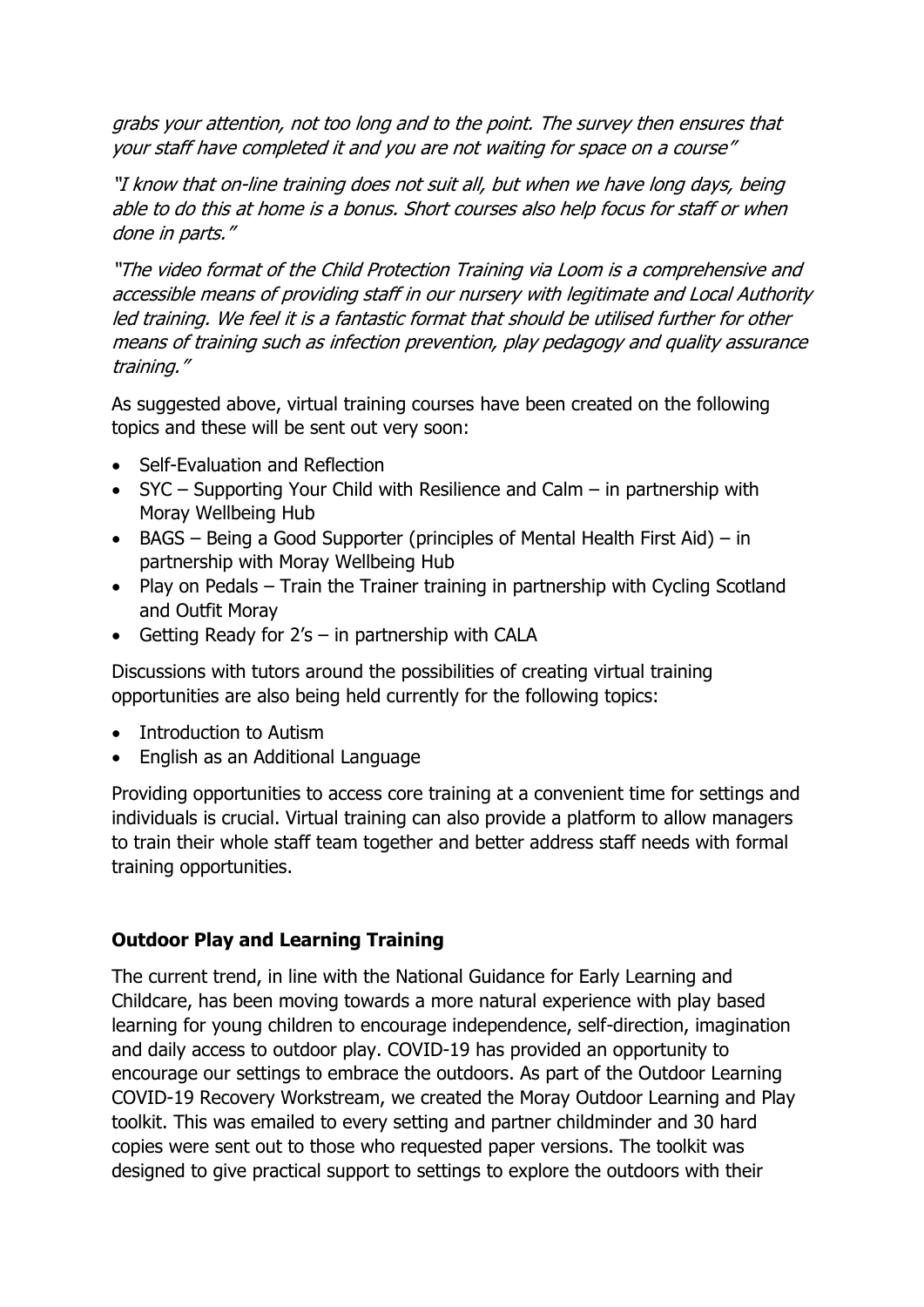children. To back up the information in the toolkit and to ensure practitioners were confident in embracing the outdoors, we organised formal training on these outdoor topics:

- Outdoor Paediatric First Aid
- Introduction to Fire and Learning with Fire
- Getting Started with Tools and Tool Use Projects
- Outdoor Learning, Play and the Curriculum for Excellence

It was fundamental to offer an Outdoor Paediatric First Aid course as the outdoor element allows practitioners to treat and be familiar with the common first aid incidents that occur in the outdoors. Two dates were scheduled originally however due to high demand, this was increased to four courses which are now all full. This equates to 48 practitioners being trained in Outdoor Paediatric First Aid between September and December 2020. One of each of the remaining courses mentioned above was scheduled in October and November; however again due to demand, two of each course has now been scheduled and all courses are full. This equates to 6 opportunities to take part in formal training on outdoor play and learning topics with 90 practitioners taking part.

To create a community of practice, we initiated a TEAM using Microsoft TEAMS on GLOW where the tutor of the outdoor training courses was available to answer questions and the practitioners could share practice, pictures etc. Handouts from the training courses were also made available on the TEAM and circulated to every setting in Moray.

As winter approaches, the following opportunities are being considered to ensure the progress made exploring the outdoors does not stop during the colder months:

- Winter Outdoor Activities
- Winter ID and Nature Connection
- Storytelling

Several activity sheets were included in the Outdoor Learning and Play Toolkit which provided kit lists and suggested activities. Practitioners have requested more of these, so it has been decided to continue producing outdoor activity sheets based around the seasons. As a result, a Winter Activity sheet is currently being developed.

Following on from the Outdoor Learning and Play Toolkit, every setting in Moray was offered £500 and every partner childminder £200 to spend on resources to help them explore the outdoors. As the majority of the orders have been fulfilled, visits to settings will take place to see how they are getting on using the new items and advice and support can be offered with regards to getting the most from their new materials and outdoor space. The plan is for the Early Years Officers to visit Local Authority settings to advise on minor work projects to improve/re-design existing outdoor space. Partner Provider settings can be supported through site visits and followed-up with site reports which will detail suggested improvements and potential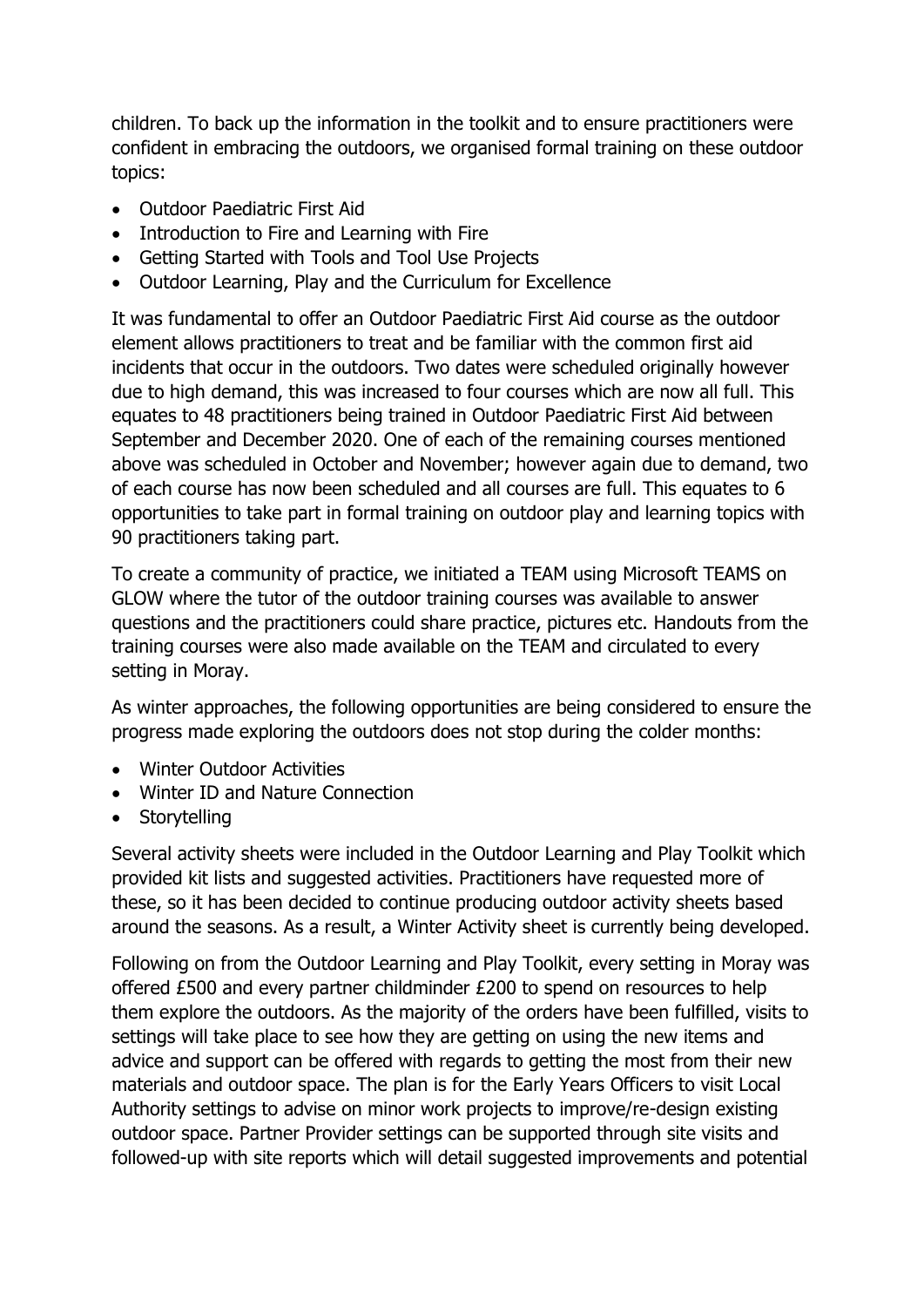funding sources. An example of a site report has been included for information purposes.

Moray Outdoor Learning and Play Toolkit was picked up by Education Scotland as an example of good practice and has led to an invitation from the Scottish Government to be included on their Outdoor Play and Learning Improvement Practicum which is taking place on the  $17<sup>th</sup>$  November. Moray Council has also been asked to participate in partnership plans with Aberdeen Council and Juliet Robertson from Creative Star Learning to develop a Mud, Mess and Magic handbook for naturalising an outdoor space on a shoestring budget.

### **Booking Courses Administration**

Over the last few months, the administrative duties relating to facilitating training have been undertaken by the Early Years Officers. This has enabled training to continue during a difficult time despite insufficient staffing levels and resources. However, this has also identified that the current method of booking onto courses is antiquated and the administrative time this entails is huge. The Early Years Officers are currently investigating a method of booking courses which will cut down on the administrative time involved in this and hopefully make it more user-friendly for practitioners.

# **Potential Lockdown Preparation**

In preparation for the potential of further lockdowns happening in the future, activity sheets have been developed in partnership with the Early Years Intervention Team. These sheets will be distributed to all settings in a format ready to share on social media for families to engage with during a period away from school.

### **Conclusion**

Although the updated training calendar has only recently been expanded to include an emphasis on outdoor play and learning, participants and managers alike have welcomed this approach and have provided positive feedback and comments on these new opportunities. Future plans are to ensure that the training on offer is relevant and needs based and as accessible as possible despite current restrictions. Further down the line, consideration could be given to the viability of courses being delivered directly to individual settings thereby allowing comprehensive training for all staff members in an area that needs improvement. This would ensure the knowledge from the training would be used effectively and allow staff teams to discuss and address concerns or questions related to their setting.

In relation to virtual training, the future plan would be to create a bank of online training resources using SharePoint where practitioners, managers and childminders